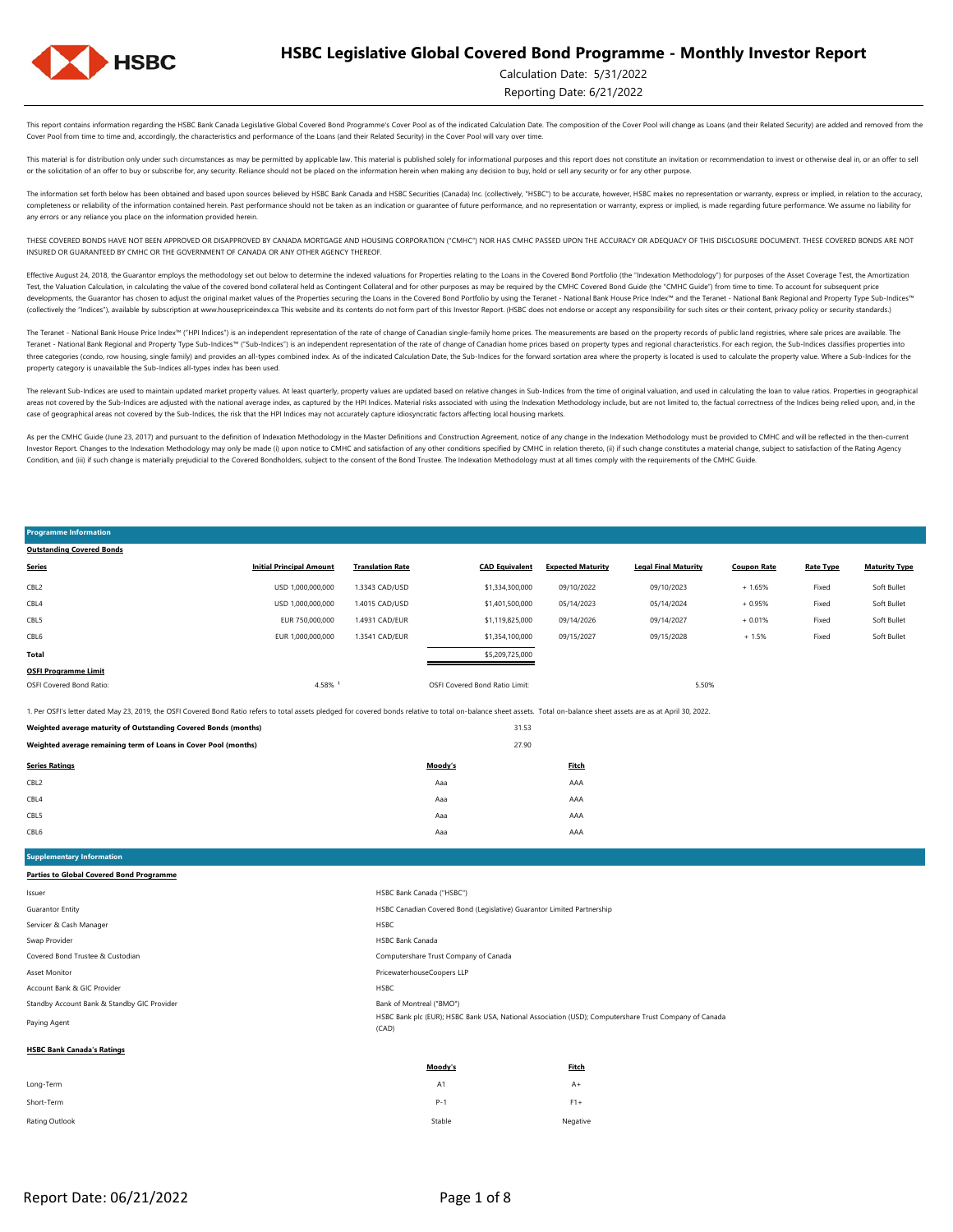

Calculation Date: 5/31/2022 Reporting Date: 6/21/2022

| Other:                                                                                                                                                                                                                                                 |                                 |                                         |
|--------------------------------------------------------------------------------------------------------------------------------------------------------------------------------------------------------------------------------------------------------|---------------------------------|-----------------------------------------|
|                                                                                                                                                                                                                                                        | Moody's                         | <b>Fitch</b>                            |
|                                                                                                                                                                                                                                                        | Counterparty Risk Assesment     | <b>Issuer Default Rating</b>            |
| Long term / short term                                                                                                                                                                                                                                 | A2(cr)/P-1(cr)                  | $A+$ /F1+                               |
|                                                                                                                                                                                                                                                        | Deposit Rating                  |                                         |
| Long term / short term                                                                                                                                                                                                                                 | $A1/P-1$                        |                                         |
|                                                                                                                                                                                                                                                        |                                 |                                         |
| Applicable Ratings of Standby Account Bank & Standby GIC Provider (BMO)                                                                                                                                                                                |                                 |                                         |
|                                                                                                                                                                                                                                                        | <b>Moody's (Deposit Rating)</b> | <b>Fitch</b><br>(Issuer Default Rating) |
| Long Term                                                                                                                                                                                                                                              | Aa2                             | AA-                                     |
| Short Term                                                                                                                                                                                                                                             | $P-1$                           | $F1+$                                   |
|                                                                                                                                                                                                                                                        |                                 |                                         |
| <b>Description of Ratings Triggers</b>                                                                                                                                                                                                                 |                                 |                                         |
| (Note: Where there are two ratings for a rating agency for a trigger, only one rating is required to be at or above one of such ratings)                                                                                                               |                                 |                                         |
| A. Party Replacement                                                                                                                                                                                                                                   |                                 |                                         |
| If the rating(s) of the Party falls below the level stipulated below, such party is required to be replaced or in the case of the Swap Provider:<br>(i) transfer credit support; and<br>(ii) replace itself or obtain a guarantee for its obligations. |                                 |                                         |
| Role                                                                                                                                                                                                                                                   |                                 |                                         |
|                                                                                                                                                                                                                                                        | Moody's                         | Fitch                                   |
| Account Bank & GIC Provider (HSBC)                                                                                                                                                                                                                     | P-1 (ST rating) or A3           | F1 or A                                 |
| Standby Account Bank & Standby GIC Provider (BMO)                                                                                                                                                                                                      | P-1 (ST rating)                 | F1 or A                                 |
| Cash Manager (HSBC)                                                                                                                                                                                                                                    | $P-2$ (cr)                      | F2 or BBB+                              |
| Servicer (HSBC)                                                                                                                                                                                                                                        | Baa3                            | F <sub>2</sub>                          |
| Interest Rate Swap Provider (HSBC)                                                                                                                                                                                                                     | $P-2$ (cr) or $A3$ (cr)         | F2 or BBB+                              |
| Covered Bond Swap Provider (HSBC)                                                                                                                                                                                                                      | $P-2$ (cr) or $A3$ (cr)         | F2 or BBB+                              |
| Title Holder on Mortgages (HSBC)                                                                                                                                                                                                                       | Baa1                            | BBB+                                    |
| <b>B. Specified Rating Related Action</b>                                                                                                                                                                                                              |                                 |                                         |
| i. The following actions are required if the rating of the Cash Manager (HSBC)                                                                                                                                                                         |                                 |                                         |
| falls below the stipulated rating:                                                                                                                                                                                                                     | Moody's                         | Eitch                                   |
| (a) Amounts received by the Servicer are to be deposited directly to the<br>GIC Account and not provided to the Cash Manager                                                                                                                           | P-1 or A3                       | F1 or A                                 |
| (b) Amounts held by the Cash Manager belonging to the Guarantor are to be                                                                                                                                                                              |                                 |                                         |
| deposited to the Transaction Account or the GIC Account, as applicable within 5 business days                                                                                                                                                          | P-1 or A3                       | F1 or A                                 |
| ii. The following actions are required if the rating of the Servicer (HSBC) falls below the stipulated rating:                                                                                                                                         |                                 |                                         |
|                                                                                                                                                                                                                                                        | Moody's                         | Fitch                                   |
| (a) Servicer is required to transfer amounts belonging to the Guarantor to the Cash Manager                                                                                                                                                            |                                 |                                         |
| or the GIC Account, as applicable, within 2 business days                                                                                                                                                                                              | $P-1$ (cr)                      | F1 or A                                 |
| iii. The following actions are required if the rating of the Issuer (HSBC) falls below the stipulated raitng:                                                                                                                                          |                                 |                                         |
|                                                                                                                                                                                                                                                        | Moody's                         | Fitch                                   |
| (a) Repayment of the Demand Loan                                                                                                                                                                                                                       | N/A                             | F2 or BBB+                              |
| (b) Establishment of the Reserve Fund                                                                                                                                                                                                                  |                                 | F1 or A                                 |
| (c) Fund Pre-Maturity Liquidity Required Amount on Hard Bullet Covered Bonds                                                                                                                                                                           | $P-1$ (cr)<br>$P - 1$           | $F1+$                                   |
| iv. The following actions are required if the rating of the Issuer (HSBC) falls below the stipulated rating:                                                                                                                                           |                                 |                                         |
|                                                                                                                                                                                                                                                        | Moody's                         | Fitch                                   |
| (a) The Covered Bond Swap will become effective except as otherwise<br>provided in the Covered Bond Swap Agreements                                                                                                                                    | Baa1                            | BBB+                                    |
| v. Each Swap Provider is required to transfer credit support, replace itself or obtain a quarantee of its                                                                                                                                              |                                 |                                         |
| obligations if the rating of such Swap Provider falls below the specified rating:                                                                                                                                                                      | Moody's                         | Fitch                                   |
| (a) Interest Rate Swap Provider                                                                                                                                                                                                                        | $P-1$ (cr) or A2(cr)            | F1 or A                                 |
| (b) Covered Bond Swap Provider                                                                                                                                                                                                                         | P-1(cr) or A2(cr)               | F1 or A                                 |
|                                                                                                                                                                                                                                                        |                                 |                                         |
| <b>Events of Default &amp; Triggers</b>                                                                                                                                                                                                                |                                 |                                         |
| Issuer Event of Default                                                                                                                                                                                                                                |                                 | No                                      |
| Guarantor LP Event of Default                                                                                                                                                                                                                          |                                 | No                                      |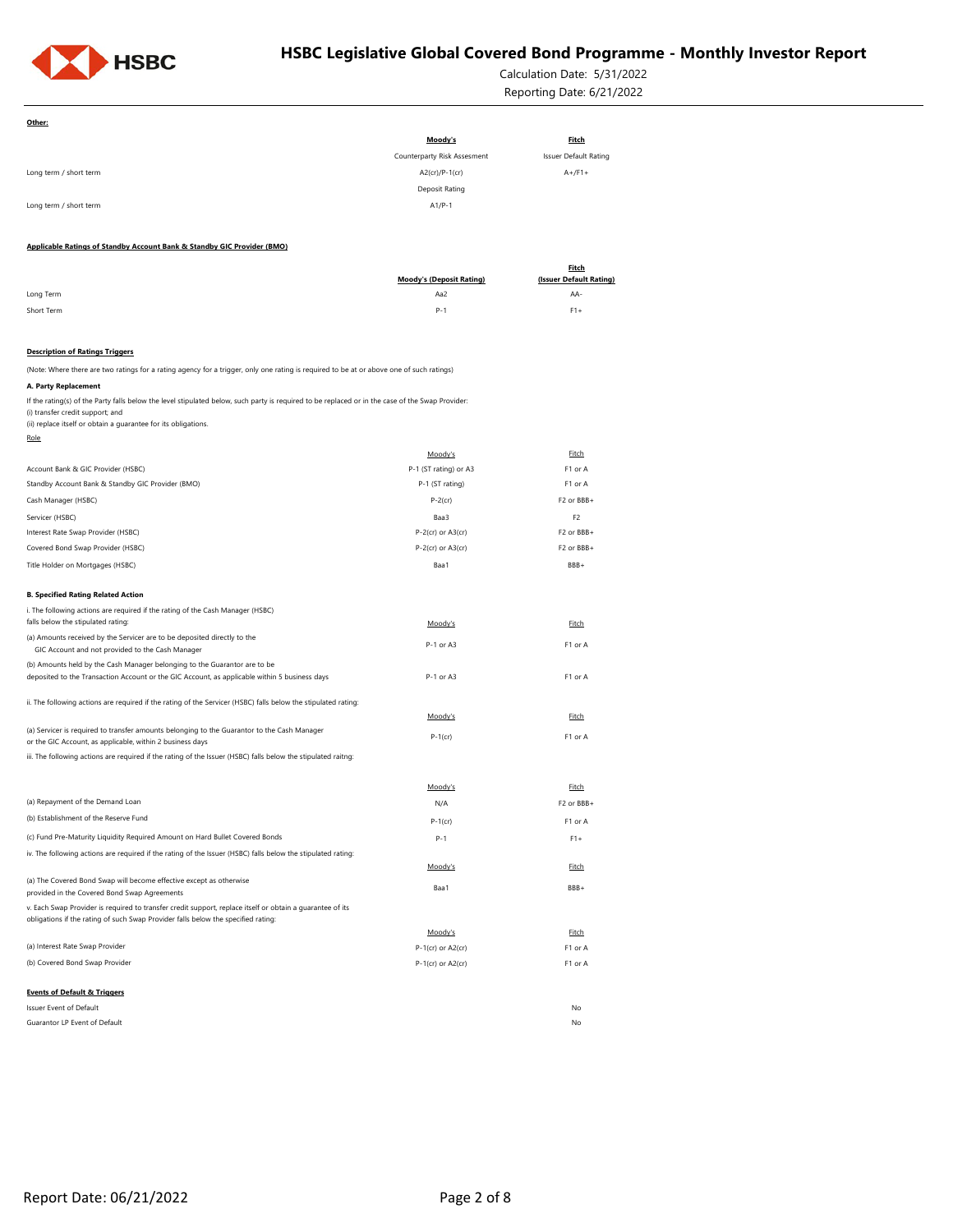

Calculation Date: 5/31/2022

Reporting Date: 6/21/2022

| <b>Asset Coverage Test</b>                                                     |                 |                                                     |  |
|--------------------------------------------------------------------------------|-----------------|-----------------------------------------------------|--|
| <b>Outstanding Covered Bonds</b>                                               | \$5,209,725,000 |                                                     |  |
| A = Lesser of (i) LTV Adjusted Loan Balance $1$ and                            | \$7,810,089,747 | A (i) \$8,629,826,673                               |  |
| (ii) Asset Percentage Adjusted Loan Balance <sup>1</sup>                       |                 | A(ii): \$7,810,089,747                              |  |
| B = Principal Receipts up to Calculation Date not otherwise applied            | \$192,017,985   | Actual Asset Percentage: 90.50%                     |  |
| $C = Cash Capital Contributions$                                               | \$0             | Maximum Asset Percentage: 90.50%                    |  |
| $D =$ Substitute Assets                                                        | \$0             | Minimum Asset Percentage: 80.00%                    |  |
| $E =$ Reserve Fund Balance                                                     | \$0             | Regulatory OC Minimum: 103.00%                      |  |
| Y = Contingent Collateral Amount                                               | \$0             | Level of Overcollateralization <sup>2</sup> 110.25% |  |
| Z = Negative Carry Factor Calculation                                          | \$0             |                                                     |  |
| <b>Adjusted Aggregate Asset Amount</b><br>$(Total: A + B + C + D + E - Y - Z)$ | \$8,002,107,732 |                                                     |  |
| <b>Asset Coverage Test</b>                                                     | PASS            |                                                     |  |

1. LTV Adjusted Loan Balance and Asset Percentage Adjusted Loan Balance are calculated per the Indexation Methodology based on the most recent property appraisal value.

2. Per Section 4.3.8 of the CMHC Guide, (A) the lesser of (i) the total amount of cover pool collateral and (ii) the amount of cover pool collateral required to collateral required to collateral required to collateralize t equivalent of the principal amount of covered bonds outstanding under the registered covered bond program.

| <b>Valuation Calculation</b>                                                                                                      |                 |                                                                   |       |
|-----------------------------------------------------------------------------------------------------------------------------------|-----------------|-------------------------------------------------------------------|-------|
| <b>Trading Value of Covered Bonds</b>                                                                                             | \$4,817,428,657 |                                                                   |       |
| $A = LTV$ Adjusted Loan Present Value $1$                                                                                         | \$8,296,105,132 | Weighted Average Effective Yield<br>of Performing Eligible Loans: | 2.42% |
| B = Principal Receipts up to Calculation Date not otherwise applied                                                               | \$192,017,985   |                                                                   |       |
| $C = Cash Capital Contributions$                                                                                                  | \$0             |                                                                   |       |
| D = Trading Value of Substitute Assets                                                                                            | \$0             |                                                                   |       |
| $E =$ Reserve Fund Balance                                                                                                        | \$0             |                                                                   |       |
| F = Trading Value of Swap Collateral                                                                                              | \$0             |                                                                   |       |
| Present Value Adjusted Aggregate Asset Amount                                                                                     |                 |                                                                   |       |
| $(Total: A + B + C + D + E + F)$                                                                                                  | \$8,488,123,117 |                                                                   |       |
| <b>Valuation Calculation</b>                                                                                                      | \$3,670,694,460 |                                                                   |       |
| 1. LTV Adjusted Loan Present Value is calculated per the Indexation Methodology based on the most recent property appraisal value |                 |                                                                   |       |

| <b>Intercompany Loan Balance</b> |                 |  |
|----------------------------------|-----------------|--|
| Guarantee Loan                   | \$5,745,075,237 |  |
| Demand Loan                      | \$2,686,650,913 |  |
| Total                            | \$8,431,726,150 |  |

| <b>Cover Pool Losses</b>                           |                          |                                     |
|----------------------------------------------------|--------------------------|-------------------------------------|
| <b>Period End</b>                                  | <b>Write-off Amounts</b> | <b>Loss Percentage (Annualized)</b> |
| 5/31/2022                                          | \$0                      | 0.00%                               |
|                                                    |                          |                                     |
| <b>Cover Pool Summary Statistics</b>               |                          |                                     |
| Previous Month Ending Balance                      | \$8,824,402,627          |                                     |
| Current Month Ending Balance                       | \$8,632,384,642          |                                     |
| Number of Mortgages in Pool                        | 20,152                   |                                     |
| Average Mortgage Size                              | \$428,364                |                                     |
| Number of Properties                               | 18,195                   |                                     |
| Number of Borrowers                                | 17,246                   |                                     |
| Weighted Average Original LTV <sup>1</sup>         | 59.44%                   |                                     |
| Weighted Average Current LTV <sup>2</sup>          | 49.63%                   |                                     |
| Weighted Average Indexed Current LTV <sup>23</sup> | 35.20%                   |                                     |
| Weighted Average Authorized LTV <sup>4</sup>       | 63.62%                   |                                     |
| Weighted Average Indexed Authorized LTV 3 4        | 45.17%                   |                                     |
| Weighted Average Mortgage Rate                     | 2.42%                    |                                     |

86.35

1. For multi-component loans this is calculated based on all loans secured by the same property within the Cover Pool. If there is an additional advance against the property outside of the Cover Pool. If we leave the Ume t

new tranche is sold into the Cover Pool based on the balances of the loans at the time of the new advance.

2. For multi-component loans this is calculated based on all loans secured by the same property within the Cover Pool

3. Indexed LTV's are calculated per the Indexation Methodology based on the most recent property appraisal value

Weighted Average Seasoning (Months) 58.45

Weighted Average Remaining Term (Months) 27.9

4. For multi-component loans this is calculated based on loans which are drawn or available to be drawn secured by the same property including those compontents held outside the Cover Pool

Weighted Average Original Term (Months)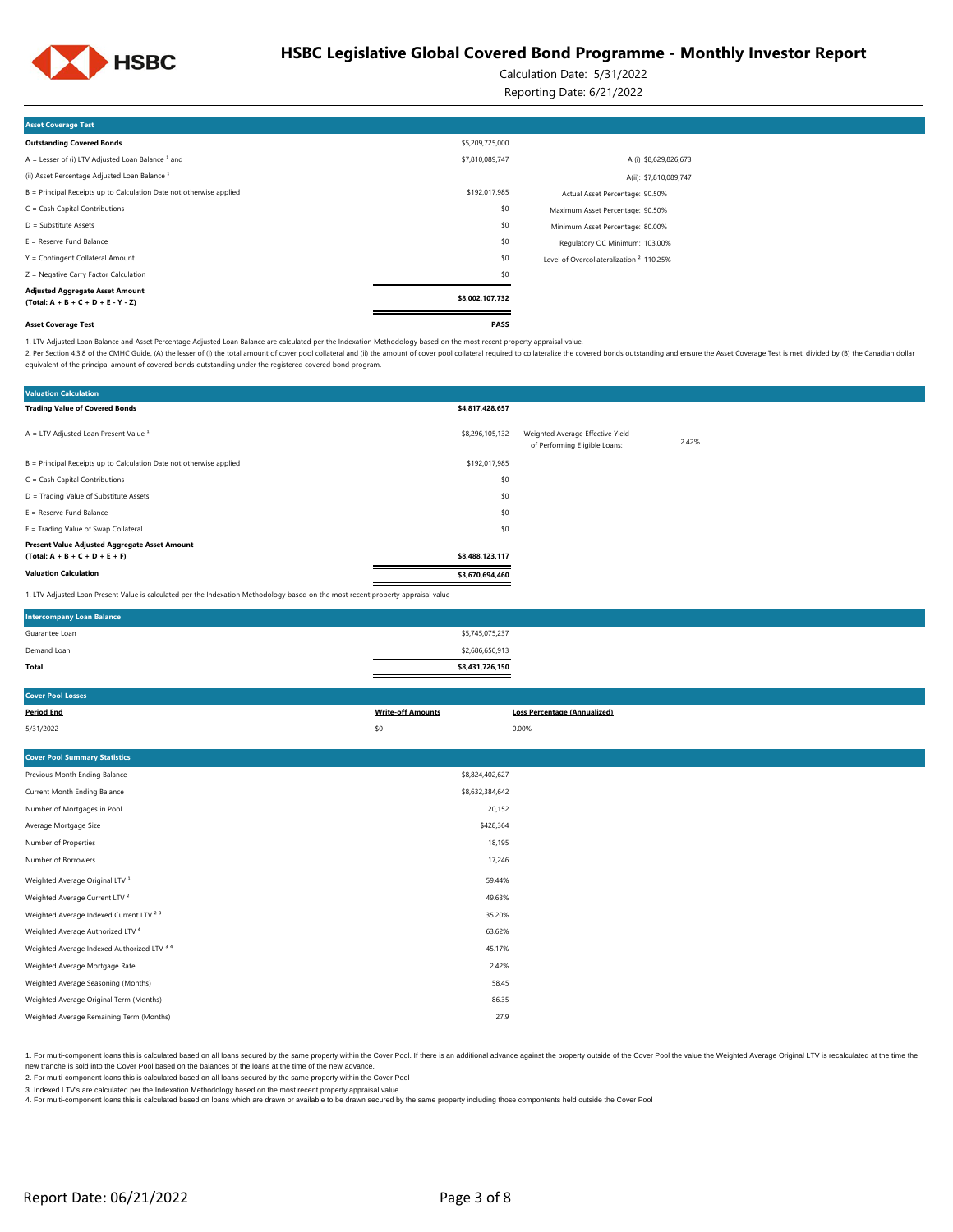

Calculation Date: 5/31/2022 Reporting Date: 6/21/2022

| <b>Cover Pool Delinquency Distribution</b> |                        |            |                          |            |
|--------------------------------------------|------------------------|------------|--------------------------|------------|
| <b>Aging Summary</b>                       | <b>Number of Loans</b> | Percentage | <b>Principal Balance</b> | Percentage |
| Current and less than 30 days past due     | 20.127                 | 99.88%     | \$8,615,584,278          | 99.81%     |
| 30 to 59 days past due                     | 15                     | 0.07%      | \$10,557,208             | 0.12%      |
| 60 to 89 days past due                     |                        | 0.03%      | \$4,048,713              | 0.05%      |
| 90 or more days past due                   |                        | 0.01%      | \$2,194,444              | 0.03%      |
| <b>Total</b>                               | 20.152                 | 100.00%    | \$8,632,384,642          | 100.00%    |

| <b>Cover Pool Provincial Distribution</b> |                        |            |                          |            |
|-------------------------------------------|------------------------|------------|--------------------------|------------|
| Province                                  | <b>Number of Loans</b> | Percentage | <b>Principal Balance</b> | Percentage |
| British Columbia                          | 8,950                  | 44.41%     | \$4,421,218,447          | 51.22%     |
| Alberta                                   | 1,107                  | 5.49%      | \$288,073,318            | 3.34%      |
| Quebec                                    | 1,057                  | 5.25%      | \$230,710,396            | 2.67%      |
| Ontario                                   | 9,038                  | 44.85%     | \$3,692,382,482          | 42.77%     |
| Other                                     | $\mathbf 0$            | 0.00%      | \$0                      | 0.00%      |
| Total                                     | 20,152                 | 100.00%    | \$8,632,384,642          | 100.00%    |

| <b>Cover Pool Interest Rate Type Distribution</b> |                        |            |                          |            |
|---------------------------------------------------|------------------------|------------|--------------------------|------------|
| <b>Interest Rate Type</b>                         | <b>Number of Loans</b> | Percentage | <b>Principal Balance</b> | Percentage |
| Fixed                                             | 11,460                 | 56.87%     | \$4,507,464,232          | 52.22%     |
| Variable                                          | 8,692                  | 43.13%     | \$4,124,920,410          | 47.78%     |
| Total                                             | 20,152                 | 100.00%    | \$8,632,384,642          | 100.00%    |

| <b>Mortgage Asset Type Distribution</b> |                        |            |                          |            |
|-----------------------------------------|------------------------|------------|--------------------------|------------|
| <b>Asset Type</b>                       | <b>Number of Loans</b> | Percentage | <b>Principal Balance</b> | Percentage |
| Conventional Mortgage Loans             | 814                    | 4.04%      | \$284.486.218            | 3.30%      |
| Equity Power Mortgage Loans             | 19.338                 | 95.96%     | \$8,347,898,424          | 96.70%     |
| Total                                   | 20,152                 | 100.00%    | \$8,632,384,642          | 100.00%    |

| <b>Cover Pool Occupancy Type Distribution</b> |                        |            |                          |            |
|-----------------------------------------------|------------------------|------------|--------------------------|------------|
| <b>Occupancy Type</b>                         | <b>Number of Loans</b> | Percentage | <b>Principal Balance</b> | Percentage |
| Owner Occupied                                | 16,295                 | 80.86%     | \$7,520,484,863          | 87.12%     |
| Non-Owner Occupied                            | 3,857                  | 19.14%     | \$1,111,899,779          | 12.88%     |
| Total                                         | 20,152                 | 100.00%    | \$8,632,384,642          | 100.00%    |

| <b>Cover Pool Mortgage Rate Distribution</b> |                        |            |                          |            |  |  |  |
|----------------------------------------------|------------------------|------------|--------------------------|------------|--|--|--|
| Mortgage Rate (%)                            | <b>Number of Loans</b> | Percentage | <b>Principal Balance</b> | Percentage |  |  |  |
| 1.9999 and below                             | 1,681                  | 8.34%      | \$668,624,711            | 7.75%      |  |  |  |
| $2.0000 - 2.4999$                            | 10,530                 | 52.25%     | \$4,954,335,044          | 57.39%     |  |  |  |
| 2.5000 - 2.9999                              | 6,372                  | 31.62%     | \$2,528,146,314          | 29.29%     |  |  |  |
| $3.0000 - 3.4999$                            | 1,052                  | 5.22%      | \$320,620,055            | 3.71%      |  |  |  |
| 3.5000 - 3.9999                              | 364                    | 1.81%      | \$103,015,489            | 1.19%      |  |  |  |
| 4.0000 - 4.4999                              | 17                     | 0.08%      | \$3,156,937              | 0.04%      |  |  |  |
| 4.5000 - 4.9999                              | 70                     | 0.35%      | \$31,881,927             | 0.37%      |  |  |  |
| $5.0000 - 5.4999$                            | 12                     | 0.06%      | \$6,646,433              | 0.08%      |  |  |  |
| 5.5000 - 5.9999                              | $\mathbb O$            | 0.00%      | \$0                      | 0.00%      |  |  |  |
| $6.0000 - 6.4999$                            | $\mathbb O$            | 0.00%      | \$0                      | 0.00%      |  |  |  |
| 6.5000 and above                             | 54                     | 0.27%      | \$15,957,732             | 0.18%      |  |  |  |
| Total                                        | 20,152                 | 100.00%    | \$8,632,384,642          | 100.00%    |  |  |  |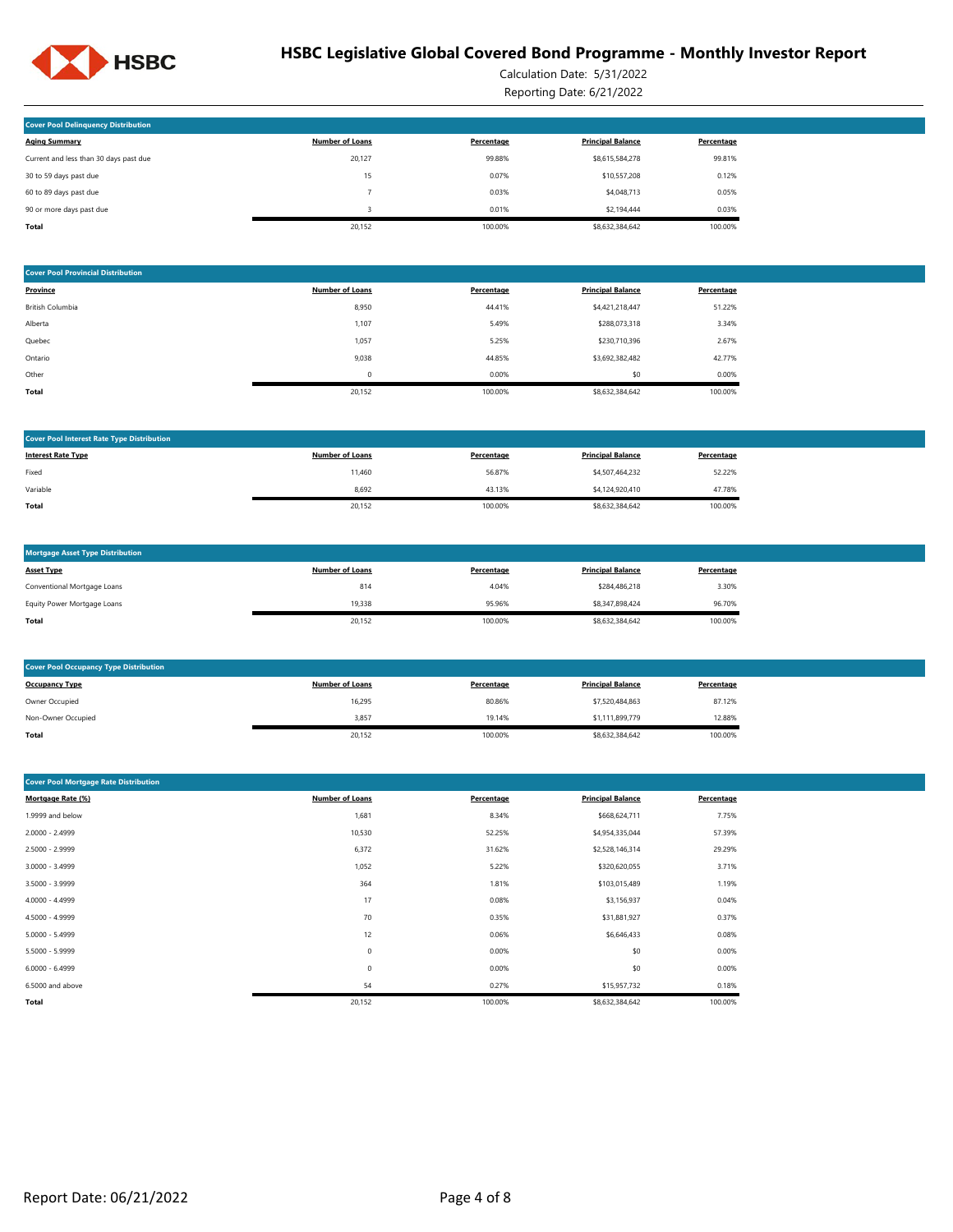

Calculation Date: 5/31/2022 Reporting Date: 6/21/2022

| <b>Cover Pool Remaining Term Distribution</b> |                        |            |                          |            |  |  |  |  |
|-----------------------------------------------|------------------------|------------|--------------------------|------------|--|--|--|--|
| <b>Remaining Term (Months)</b>                | <b>Number of Loans</b> | Percentage | <b>Principal Balance</b> | Percentage |  |  |  |  |
| Less than 12.00                               | 4,568                  | 22.67%     | \$1,927,516,961          | 22.33%     |  |  |  |  |
| $12.00 - 23.99$                               | 4,196                  | 20.82%     | \$1,762,193,548          | 20.41%     |  |  |  |  |
| 24.00 - 35.99                                 | 5,214                  | 25.87%     | \$2,238,150,729          | 25.93%     |  |  |  |  |
| $36.00 - 47.99$                               | 2,967                  | 14.72%     | \$1,306,767,083          | 15.14%     |  |  |  |  |
| 48.00 - 59.99                                 | 2,660                  | 13.20%     | \$1,177,751,286          | 13.64%     |  |  |  |  |
| $60.00 - 71.99$                               | 437                    | 2.17%      | \$183,811,644            | 2.13%      |  |  |  |  |
| $72.00 - 83.99$                               | 34                     | 0.17%      | \$11,121,404             | 0.13%      |  |  |  |  |
| 84.00 and above                               | 76                     | 0.38%      | \$25,071,987             | 0.29%      |  |  |  |  |
| Total                                         | 20,152                 | 100.00%    | \$8,632,384,642          | 100.00%    |  |  |  |  |

| <b>Cover Pool Range of Remaining Principal Balance</b> |                        |            |                          |            |  |  |  |  |  |
|--------------------------------------------------------|------------------------|------------|--------------------------|------------|--|--|--|--|--|
| <b>Range of Remaining Principal Balance</b>            | <b>Number of Loans</b> | Percentage | <b>Principal Balance</b> | Percentage |  |  |  |  |  |
| 99,999 and below                                       | 2,752                  | 13.66%     | \$150,706,727            | 1.75%      |  |  |  |  |  |
| 100,000 - 149,999                                      | 1,625                  | 8.06%      | \$204,035,140            | 2.36%      |  |  |  |  |  |
| 150,000 - 199,999                                      | 1,906                  | 9.46%      | \$334,814,074            | 3.88%      |  |  |  |  |  |
| 200,000 - 249,999                                      | 1,867                  | 9.26%      | \$419,692,803            | 4.86%      |  |  |  |  |  |
| 250,000 - 299,999                                      | 1,809                  | 8.98%      | \$494,063,513            | 5.72%      |  |  |  |  |  |
| 300,000 - 349,999                                      | 1,430                  | 7.10%      | \$463,876,341            | 5.37%      |  |  |  |  |  |
| 350,000 - 399,999                                      | 1,176                  | 5.84%      | \$439,229,189            | 5.09%      |  |  |  |  |  |
| 400,000 - 449,999                                      | 1,060                  | 5.26%      | \$451,117,699            | 5.23%      |  |  |  |  |  |
| 450,000 - 499,999                                      | 959                    | 4.76%      | \$454,187,552            | 5.26%      |  |  |  |  |  |
| 500,000 - 549,999                                      | 738                    | 3.66%      | \$387,079,011            | 4.48%      |  |  |  |  |  |
| 550,000 - 599,999                                      | 588                    | 2.92%      | \$336,989,883            | 3.90%      |  |  |  |  |  |
| 600,000 - 649,999                                      | 521                    | 2.59%      | \$325,346,572            | 3.77%      |  |  |  |  |  |
| 650,000 - 699,999                                      | 435                    | 2.16%      | \$293,574,248            | 3.40%      |  |  |  |  |  |
| 700,000 - 749,999                                      | 404                    | 2.00%      | \$292,527,748            | 3.39%      |  |  |  |  |  |
| 750,000 - 799,999                                      | 349                    | 1.73%      | \$270,358,325            | 3.13%      |  |  |  |  |  |
| 800,000 - 849,999                                      | 289                    | 1.43%      | \$238,220,091            | 2.76%      |  |  |  |  |  |
| 850,000 - 899,999                                      | 230                    | 1.14%      | \$200,864,796            | 2.33%      |  |  |  |  |  |
| 900,000 - 949,999                                      | 208                    | 1.03%      | \$192,597,108            | 2.23%      |  |  |  |  |  |
| 950,000 - 999,999                                      | 161                    | 0.80%      | \$157,102,437            | 1.82%      |  |  |  |  |  |
| 1,000,000 and above                                    | 1,645                  | 8.16%      | \$2,526,001,384          | 29.26%     |  |  |  |  |  |
| Total                                                  | 20,152                 | 100.00%    | \$8,632,384,642          | 100.00%    |  |  |  |  |  |

| <b>Cover Pool Property Type Distribution</b> |                        |            |                          |            |  |  |  |  |  |
|----------------------------------------------|------------------------|------------|--------------------------|------------|--|--|--|--|--|
| <b>Property Type</b>                         | <b>Number of Loans</b> | Percentage | <b>Principal Balance</b> | Percentage |  |  |  |  |  |
| Condominium                                  | 4,856                  | 24.10%     | \$1,368,516,009          | 15.85%     |  |  |  |  |  |
| Duplex                                       | 141                    | 0.70%      | \$40,195,023             | 0.47%      |  |  |  |  |  |
| Semi-Detached                                | 281                    | 1.39%      | \$95,637,115             | 1.11%      |  |  |  |  |  |
| Single Family                                | 12,599                 | 62.52%     | \$6,451,040,497          | 74.73%     |  |  |  |  |  |
| Townhouse                                    | 2,206                  | 10.95%     | \$658,930,637            | 7.63%      |  |  |  |  |  |
| Other                                        | 69                     | 0.34%      | \$18,065,360             | 0.21%      |  |  |  |  |  |
| Total                                        | 20,152                 | 100.00%    | \$8,632,384,642          | 100.00%    |  |  |  |  |  |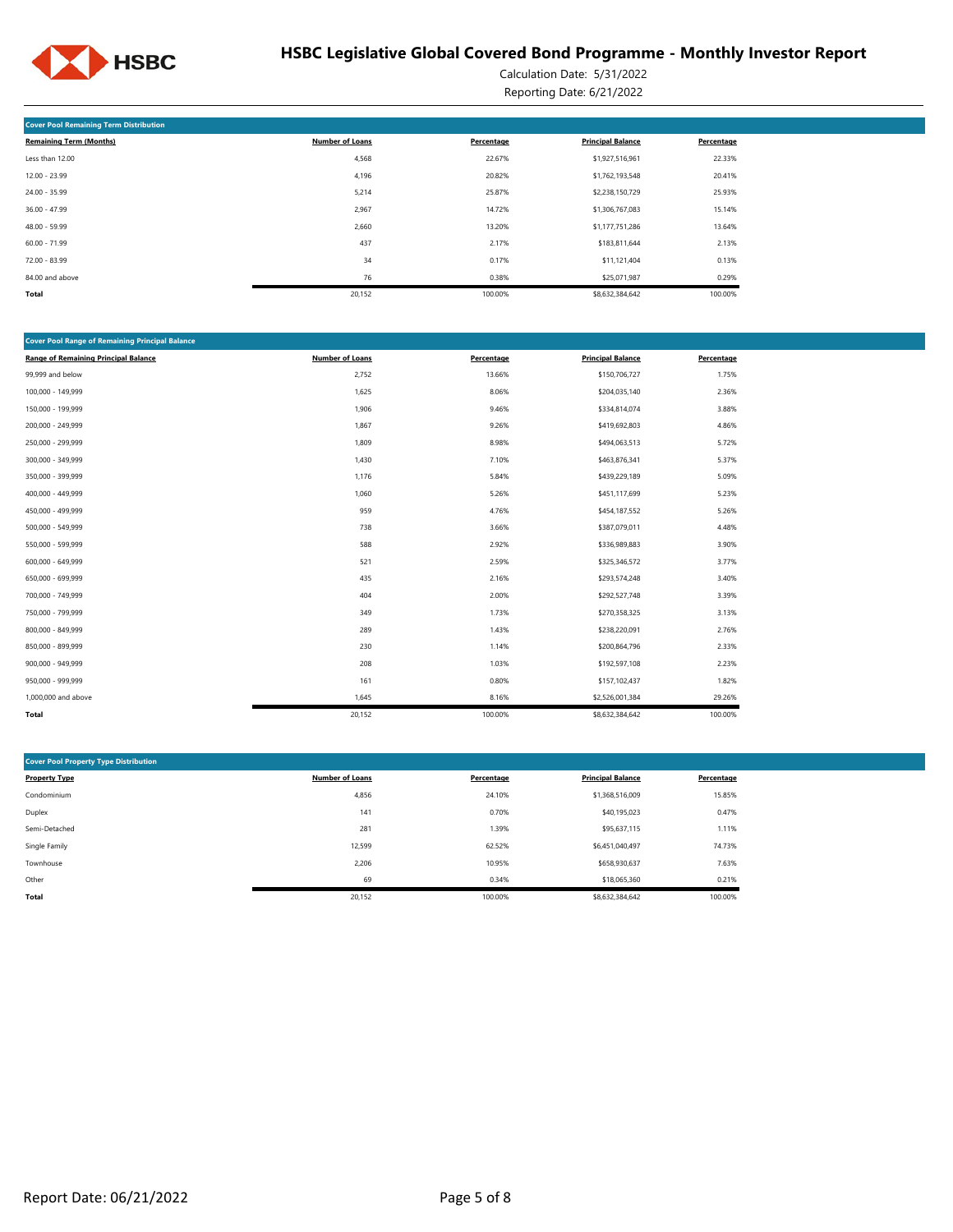

Calculation Date: 5/31/2022 Reporting Date: 6/21/2022

| Cover Pool Indexed Authorized LTV - Distribution <sup>1</sup> |                        |            |                          |            |  |  |  |  |  |
|---------------------------------------------------------------|------------------------|------------|--------------------------|------------|--|--|--|--|--|
| Indexed LTV (%)                                               | <b>Number of Loans</b> | Percentage | <b>Principal Balance</b> | Percentage |  |  |  |  |  |
| 20.00 and below                                               | 1,742                  | 8.64%      | \$302,626,688            | 3.51%      |  |  |  |  |  |
| $20.01 - 25.00$                                               | 1,044                  | 5.18%      | \$236,498,494            | 2.74%      |  |  |  |  |  |
| $25.01 - 30.00$                                               | 1,595                  | 7.91%      | \$447,712,935            | 5.19%      |  |  |  |  |  |
| $30.01 - 35.00$                                               | 2,249                  | 11.16%     | \$808,615,745            | 9.37%      |  |  |  |  |  |
| $35.01 - 40.00$                                               | 2,607                  | 12.94%     | \$1,174,313,265          | 13.60%     |  |  |  |  |  |
| $40.01 - 45.00$                                               | 2,660                  | 13.20%     | \$1,339,469,724          | 15.52%     |  |  |  |  |  |
| $45.01 - 50.00$                                               | 2,404                  | 11.93%     | \$1,263,964,394          | 14.64%     |  |  |  |  |  |
| $50.01 - 55.00$                                               | 2,001                  | 9.93%      | \$1,117,373,017          | 12.94%     |  |  |  |  |  |
| $55.01 - 60.00$                                               | 1,405                  | 6.97%      | \$824,963,089            | 9.56%      |  |  |  |  |  |
| $60.01 - 65.00$                                               | 838                    | 4.16%      | \$466,430,214            | 5.40%      |  |  |  |  |  |
| $65.01 - 70.00$                                               | 649                    | 3.22%      | \$318,095,115            | 3.68%      |  |  |  |  |  |
| $70.01 - 75.00$                                               | 463                    | 2.30%      | \$177,937,249            | 2.06%      |  |  |  |  |  |
| 75.01 - 80.00                                                 | 322                    | 1.60%      | \$107,302,388            | 1.24%      |  |  |  |  |  |
| Greater than 80.00                                            | 173                    | 0.86%      | \$47,082,325             | 0.55%      |  |  |  |  |  |
| Total                                                         | 20,152                 | 100.00%    | \$8,632,384,642          | 100.00%    |  |  |  |  |  |

| Cover Pool Indexed Current LTV - Distribution <sup>1</sup> |                        |            |                          |            |
|------------------------------------------------------------|------------------------|------------|--------------------------|------------|
| Indexed LTV (%)                                            | <b>Number of Loans</b> | Percentage | <b>Principal Balance</b> | Percentage |
| 20.00 and below                                            | 5,569                  | 27.63%     | \$1,084,992,238          | 12.57%     |
| $20.01 - 25.00$                                            | 2,181                  | 10.82%     | \$788,454,350            | 9.13%      |
| $25.01 - 30.00$                                            | 2,494                  | 12.38%     | \$1,093,632,936          | 12.67%     |
| $30.01 - 35.00$                                            | 2,568                  | 12.74%     | \$1,303,903,761          | 15.10%     |
| $35.01 - 40.00$                                            | 2,307                  | 11.45%     | \$1,305,551,071          | 15.12%     |
| $40.01 - 45.00$                                            | 1,809                  | 8.98%      | \$1,095,287,792          | 12.69%     |
| $45.01 - 50.00$                                            | 1,375                  | 6.82%      | \$922,265,730            | 10.68%     |
| $50.01 - 55.00$                                            | 776                    | 3.85%      | \$507,936,055            | 5.88%      |
| $55.01 - 60.00$                                            | 436                    | 2.16%      | \$263,455,027            | 3.05%      |
| $60.01 - 65.00$                                            | 317                    | 1.57%      | \$151,456,360            | 1.75%      |
| $65.01 - 70.00$                                            | 209                    | 1.04%      | \$79,398,855             | 0.92%      |
| $70.01 - 75.00$                                            | 70                     | 0.35%      | \$24,483,918             | 0.28%      |
| 75.01 - 80.00                                              | 32                     | 0.16%      | \$8,865,976              | 0.10%      |
| Greater than 80.00                                         | 9                      | 0.04%      | \$2,700,573              | 0.03%      |
| Total                                                      | 20,152                 | 100.00%    | \$8,632,384,642          | 100.00%    |

#### **Provincial Distribution by Indexed Current LTV and Aging Summary**

| <b>Days Delinquent</b> |                         |               |                          |                 |                          |                 |
|------------------------|-------------------------|---------------|--------------------------|-----------------|--------------------------|-----------------|
| Current-<30            |                         |               |                          |                 |                          |                 |
| LTV                    | <b>British Columbia</b> | Alberta       | Quebec                   | Ontario         | Other                    | Total           |
| < 20.00                | \$546,519,818           | \$11,349,974  | \$26,881,327             | \$496,820,996   | $\sim$                   | \$1,081,572,115 |
| $20.01 - 25.00$        | \$399,237,008           | \$5,993,349   | \$22,414,046             | \$360,809,948   | $\overline{\phantom{a}}$ | \$788,454,350   |
| $25.01 - 30.00$        | \$547,928,926           | \$11,474,756  | \$25,999,430             | \$505,330,992   | $\sim$                   | \$1,090,734,104 |
| $30.01 - 35.00$        | \$660,579,992           | \$14,952,861  | \$39,040,328             | \$585,252,859   | $\overline{\phantom{a}}$ | \$1,299,826,040 |
| $35.01 - 40.00$        | \$651,939,036           | \$14,433,647  | \$41,060,569             | \$597,126,769   |                          | \$1,304,560,021 |
| $40.01 - 45.00$        | \$511,900,054           | \$21,964,438  | \$30,795,969             | \$529,126,221   | $\overline{\phantom{a}}$ | \$1,093,786,682 |
| $45.01 - 50.00$        | \$480,593,825           | \$19,107,917  | \$20,771,461             | \$400,053,351   |                          | \$920,526,554   |
| $50.01 - 55.00$        | \$322,249,777           | \$29,893,181  | \$11,617,182             | \$141,632,093   |                          | \$505,392,233   |
| $55.01 - 60.00$        | \$169,915,938           | \$39,541,837  | \$7,030,477              | \$46,966,775    | $\overline{\phantom{a}}$ | \$263,455,027   |
| $60.01 - 65.00$        | \$82,390,581            | \$40,974,346  | \$4,283,291              | \$22,561,753    |                          | \$150,209,972   |
| $65.01 - 70.00$        | \$27,466,100            | \$49,499,057  | ٠                        | \$2,433,698     |                          | \$79,398,855    |
| $70.01 - 75.00$        | \$5,915,409             | \$17,818,475  | $\overline{\phantom{a}}$ | \$750,034       | $\overline{\phantom{a}}$ | \$24,483,918    |
| $75.01 - 80.00$        | ٠                       | \$8,605,629   |                          | \$260,347       | $\overline{\phantom{a}}$ | \$8,865,976     |
| >80.00                 |                         | \$2,277,052   | \$423,522                |                 |                          | \$2,700,573     |
| Total                  | \$4,406,636,466         | \$287,886,518 | \$230,317,600            | \$3,689,125,836 |                          | \$8,613,966,419 |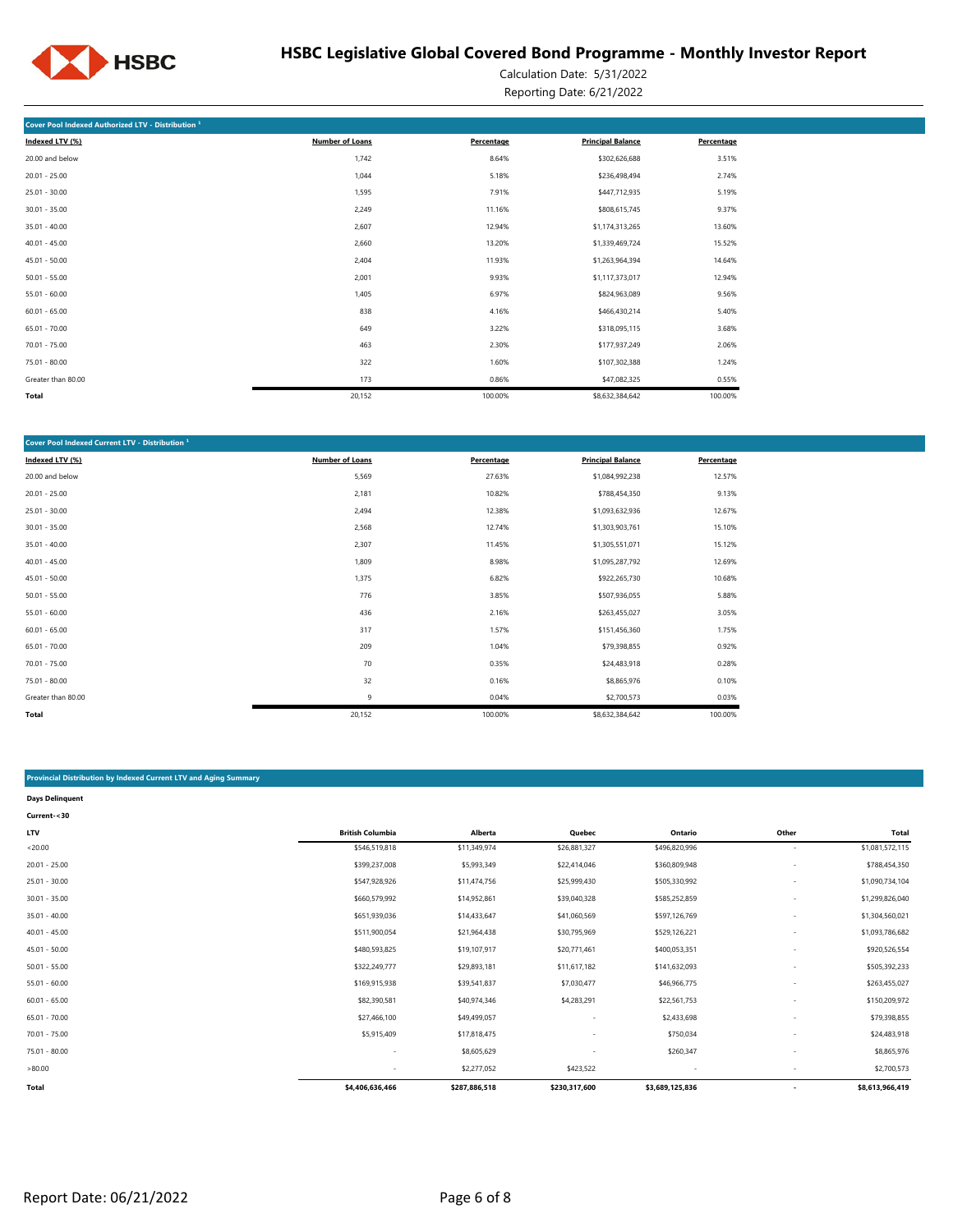

Calculation Date: 5/31/2022

Reporting Date: 6/21/2022

| $30 - 60$       |                          |                          |                          |             |                          |                          |
|-----------------|--------------------------|--------------------------|--------------------------|-------------|--------------------------|--------------------------|
| LTV             | <b>British Columbia</b>  | Alberta                  | Quebec                   | Ontario     | Other                    | Total                    |
| < 20.00         | \$2,280,273              | $\sim$                   | $\sim$                   | \$2,086     | $\overline{\phantom{a}}$ | \$2,282,359              |
| $20.01 - 25.00$ | $\sim$                   | $\overline{\phantom{a}}$ | $\sim$                   | $\sim$      | $\sim$                   | $\sim$                   |
| $25.01 - 30.00$ | \$2,166,591              | $\sim$                   | $\sim$                   | $\sim$      | $\sim$                   | \$2,166,591              |
| $30.01 - 35.00$ | \$2,898,624              | $\overline{\phantom{a}}$ | $\sim$                   | \$423,265   | $\sim$                   | \$3,321,890              |
| $35.01 - 40.00$ | \$991,050                | $\sim$                   | $\sim$                   | $\sim$      | $\sim$                   | \$991,050                |
| $40.01 - 45.00$ | $\overline{\phantom{a}}$ | $\overline{\phantom{a}}$ | $\sim$                   | \$1,501,110 | $\sim$                   | \$1,501,110              |
| $45.01 - 50.00$ | \$792,261                | \$186,800                | $\sim$                   | $\sim$      | $\sim$                   | \$979,061                |
| $50.01 - 55.00$ | \$933,004                | $\sim$                   | $\sim$                   | $\sim$      | $\overline{\phantom{a}}$ | \$933,004                |
| $55.01 - 60.00$ | $\overline{\phantom{a}}$ | $\sim$                   | $\sim$                   | $\sim$      | $\sim$                   | $\sim$                   |
| $60.01 - 65.00$ | $\sim$                   | $\sim$                   | $\sim$                   | . п.        | $\overline{\phantom{a}}$ | $\sim$                   |
| $65.01 - 70.00$ | ۰                        |                          | $\overline{\phantom{a}}$ |             | $\sim$                   | $\overline{\phantom{a}}$ |
| $70.01 - 75.00$ |                          |                          | $\sim$                   |             | ٠                        | $\sim$                   |
| $75.01 - 80.00$ | ٠                        | $\sim$                   | $\sim$                   | $\sim$      | $\sim$                   | $\sim$                   |
| >80.00          | $\overline{\phantom{a}}$ | $\sim$                   | $\sim$                   | $\sim$      | $\sim$                   | $\sim$                   |
| Total           | \$10,061,804             | \$186,800                | $\overline{\phantom{a}}$ | \$1,926,462 | $\overline{\phantom{a}}$ | \$12,175,066             |

#### **Days Delinquent**

| $60 - 90$       |                          |                          |                          |           |                          |              |
|-----------------|--------------------------|--------------------------|--------------------------|-----------|--------------------------|--------------|
| <b>LTV</b>      | <b>British Columbia</b>  | Alberta                  | Quebec                   | Ontario   | Other                    | <b>Total</b> |
| < 20.00         | \$1,137,765              | $\sim$                   | $\sim$                   | $\sim$    | $\sim$                   | \$1,137,765  |
| $20.01 - 25.00$ | $\sim$                   | $\sim$                   | $\sim$                   | $\sim$    | $\sim$                   | $\sim$       |
| $25.01 - 30.00$ | ٠                        | $\sim$                   | $\sim$                   | \$151,504 | $\overline{\phantom{a}}$ | \$151,504    |
| $30.01 - 35.00$ | \$525,207                | $\sim$                   | $\sim$                   | \$230,624 | $\overline{\phantom{a}}$ | \$755,831    |
| $35.01 - 40.00$ | ٠                        | $\sim$                   | $\sim$                   | $\sim$    | $\sim$                   | $\sim$       |
| $40.01 - 45.00$ | ٠                        | $\sim$                   | $\sim$                   | $\sim$    | $\overline{\phantom{a}}$ | $\sim$       |
| $45.01 - 50.00$ | $\overline{\phantom{a}}$ | $\sim$                   | \$392,796                | $\sim$    | $\sim$                   | \$392,796    |
| $50.01 - 55.00$ | \$1,610,818              | $\sim$                   | $\sim$                   | $\sim$    | $\overline{\phantom{a}}$ | \$1,610,818  |
| $55.01 - 60.00$ | ٠                        | $\overline{\phantom{a}}$ | $\overline{\phantom{a}}$ | $\sim$    | $\overline{\phantom{a}}$ | $\sim$       |
| $60.01 - 65.00$ | ٠                        | $\sim$                   | $\sim$                   | и.        | $\overline{\phantom{a}}$ | $\sim$       |
| $65.01 - 70.00$ | ٠                        | $\sim$                   | $\overline{\phantom{a}}$ | $\sim$    | $\overline{\phantom{a}}$ | $\sim$       |
| $70.01 - 75.00$ | ٠                        | $\sim$                   | $\overline{\phantom{a}}$ | и.        | $\overline{\phantom{a}}$ | $\sim$       |
| 75.01 - 80.00   | ٠                        | $\sim$                   | $\sim$                   | $\sim$    | $\overline{\phantom{a}}$ | $\sim$       |
| >80.00          | ٠                        | $\sim$                   | $\overline{\phantom{a}}$ | ۰         | $\overline{\phantom{a}}$ | $\sim$       |
| Total           | \$3,273,789              | $\overline{\phantom{a}}$ | \$392,796                | \$382,129 | $\overline{\phantom{a}}$ | \$4,048,713  |

## **Days Delinquent**

| $90+$           |                         |                          |                          |                          |                          |                 |
|-----------------|-------------------------|--------------------------|--------------------------|--------------------------|--------------------------|-----------------|
| LTV             | <b>British Columbia</b> | Alberta                  | Quebec                   | Ontario                  | Other                    | Total           |
| < 20.00         | $\sim$                  | $\sim$                   | $\sim$                   | $\sim$                   | $\sim$                   | $\sim$          |
| $20.01 - 25.00$ | $\sim$                  | $\overline{\phantom{a}}$ | $\sim$                   | $\sim$                   | $\overline{\phantom{a}}$ | $\sim$          |
| $25.01 - 30.00$ | $\sim$                  | $\overline{\phantom{a}}$ | ÷                        | \$580,737                | $\overline{\phantom{a}}$ | \$580,737       |
| $30.01 - 35.00$ | <b>.</b>                | $\overline{\phantom{a}}$ | $\sim$                   | $\sim$                   | $\overline{\phantom{a}}$ | $\sim$          |
| $35.01 - 40.00$ | $\sim$                  | $\overline{\phantom{a}}$ | $\sim$                   | $\sim$                   | $\overline{\phantom{a}}$ | $\sim$          |
| $40.01 - 45.00$ | $\sim$                  | $\overline{\phantom{a}}$ | $\overline{\phantom{a}}$ | $\overline{\phantom{a}}$ | $\sim$                   | $\sim$          |
| $45.01 - 50.00$ | $\sim$                  | $\overline{\phantom{a}}$ | $\sim$                   | \$367,319                | $\sim$                   | \$367,319       |
| $50.01 - 55.00$ | $\sim$                  | $\overline{\phantom{a}}$ | $\overline{\phantom{a}}$ | $\sim$                   | $\sim$                   | $\sim$          |
| $55.01 - 60.00$ | ٠                       | $\overline{\phantom{a}}$ |                          | ٠                        | $\overline{\phantom{a}}$ | $\sim$          |
| $60.01 - 65.00$ | \$1,246,388             | ٠                        |                          | ٠                        |                          | \$1,246,388     |
| $65.01 - 70.00$ | $\sim$                  | $\overline{\phantom{a}}$ | $\sim$                   | ٠                        | $\sim$                   | $\sim$          |
| $70.01 - 75.00$ | $\sim$                  | $\overline{\phantom{a}}$ | $\sim$                   | $\sim$                   | $\sim$                   | $\sim$          |
| $75.01 - 80.00$ | $\sim$                  | $\overline{\phantom{a}}$ | $\sim$                   | $\sim$                   | $\sim$                   | $\sim$          |
| >80.00          | $\sim$                  | $\overline{\phantom{a}}$ | $\sim$                   | $\overline{\phantom{a}}$ | $\sim$                   | $\sim$          |
| Total           | \$1,246,388             | $\overline{\phantom{a}}$ | $\overline{\phantom{a}}$ | \$948,056                | $\overline{\phantom{a}}$ | \$2,194,444     |
|                 |                         |                          |                          |                          |                          |                 |
| Total           | \$4,421,218,447         | \$288,073,318            | \$230,710,396            | \$3,692,382,482          | $\overline{\phantom{a}}$ | \$8,632,384,642 |